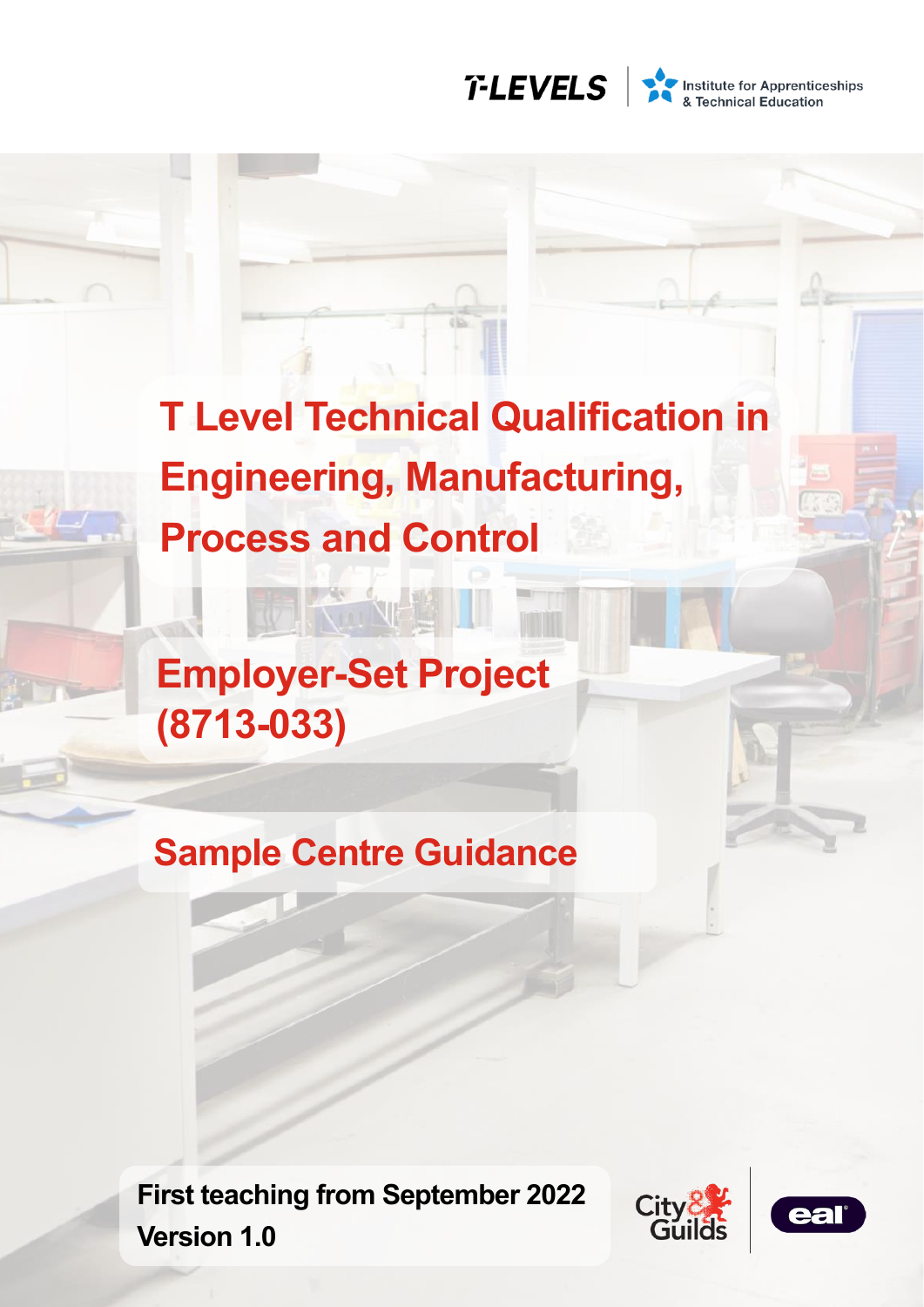# <span id="page-1-0"></span>**Contents**

| <b>Contents</b>                               | 2  |
|-----------------------------------------------|----|
| Introduction                                  | 3  |
| Task schedule summary                         | 4  |
| Compliance with timings                       | 5  |
| Assessment windows and timetabling            | 5  |
| Overview of document audience                 | 5  |
| Internet access                               | 5  |
| Task-specific requirements and considerations | 6  |
| Observation evidence                          | 9  |
| Video evidence                                | 9  |
| Task guidance                                 | 9  |
| Preparation of candidates                     | 9  |
| Guidance on assessment conditions             | 10 |
| Security and authentication of candidate work | 10 |
| Accessibility and fairness                    | 11 |
| Guidance and feedback                         | 11 |
| Overview of task requirements                 | 13 |
| Maths, English and digital skills             | 13 |
| Declaration of authenticity                   | 14 |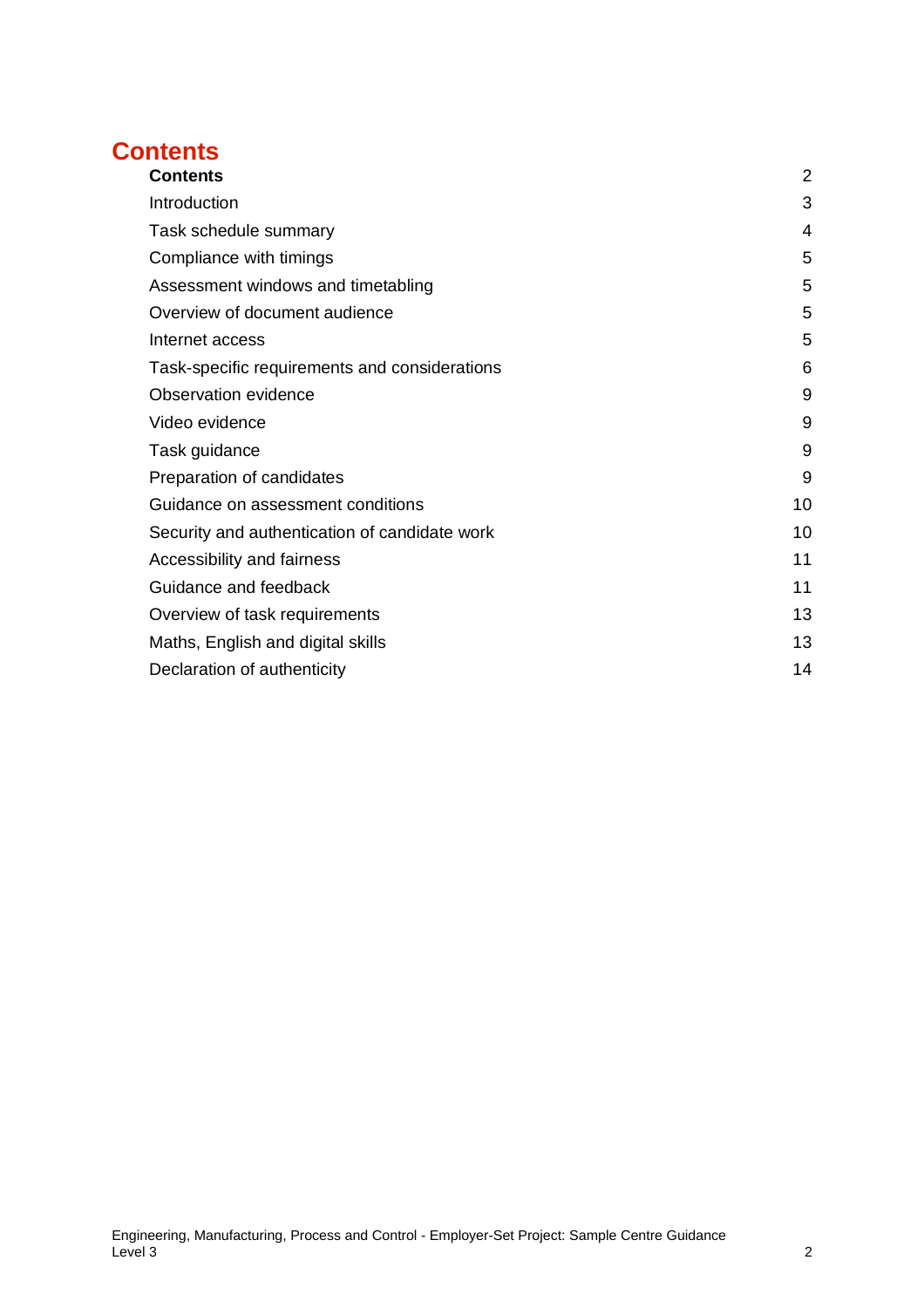## <span id="page-2-0"></span>**Introduction**

The Employer-Set Project assessment is a project made up of a number of tasks, based on a real-life work-based problem. The assessment is designed to allow candidates to show how they can tackle problems using the Core knowledge and skills.

This approach to assessment emphasises to candidates the importance and applicability of the full range of their learning to industry practice.

The Employer-Set Project is based around a brief which provides information on an engineering requirement and specific relevant details and resources. Candidates have to draw on their Core knowledge and skills and independently select the correct processes and approaches to take to provide a solution and the evidence specified in the project brief.

During the learning programme, it is expected that tutors will have taken the opportunity to set shorter, formative tasks that allow candidates to independently use the learning they have covered so far. Experience of drawing information together from across the Core will help prepare candidates so that they are familiar with the expectations of the Employer-Set Project.

Candidates should be made aware during learning of what the Assessment Objectives (AOs) are and how they are implemented in marking the Employer-Set Project, so that they will understand the level of performance that will achieve high marks. Details of the AOs can be found in the qualification specification document.

Candidates should not be entered for the assessment until they have covered all the knowledge and skills covered in the Core content of the qualification, so that they are in a position to complete the Employer-Set Project assessment successfully.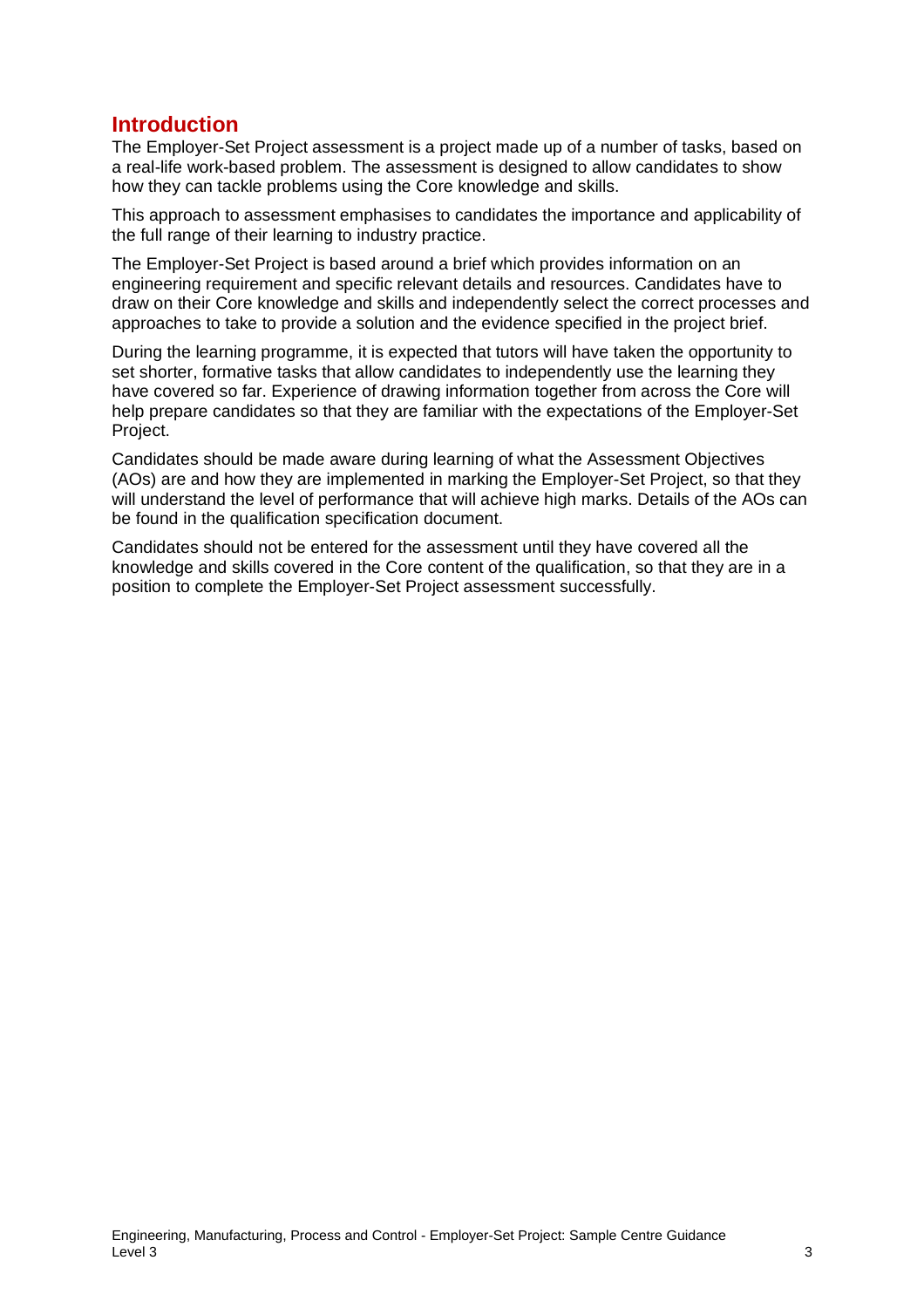## <span id="page-3-0"></span>**Task schedule summary**

The tasks within the project are designed to be scheduled and taken in order, due to the dependency of evidence being generated in one task being used by candidates in the next. For example, the evidence produced in task (1) is required for completion of task (2) therefore task (1) must be completed before task (2) can be attempted.

The tasks are issued separately to candidates but they are able to retain the brief and scenario throughout the duration of the assessment time. Candidates are not permitted to return to tasks after they have been completed within the assessment time.

Candidates should be provided with 30 minutes of non-assessed time at the start of the first assessment session to read and review the brief, before being provided the first task.

| <b>Task</b>                        |          | <b>Conditions</b>         | <b>Evidence</b><br>produced                                                                    | <b>Evidence</b><br>submitted? | <b>Timings</b> | <b>Marks</b><br>available |
|------------------------------------|----------|---------------------------|------------------------------------------------------------------------------------------------|-------------------------------|----------------|---------------------------|
| 1                                  | Research | Supervised/<br>controlled | Research notes,<br>list of references<br>/sources                                              | Yes                           | 3 hours        | 15                        |
| $\overline{2}$                     | Report   | Supervised/<br>controlled | Written report                                                                                 | Yes                           | 4 hours        | 18                        |
| 3                                  | Design   | Supervised/<br>controlled | Assembly<br>drawings,<br>design<br>calculations                                                | Yes                           | 6 hours        | 24                        |
| $\overline{4}$                     | Present  | Supervised/<br>controlled | Presentation<br>materials<br>(slides,<br>handouts etc.),<br>video recording<br>of presentation | Yes                           | 2.5<br>hours   | 24                        |
| 15.5<br><b>Total</b><br>hours      |          |                           |                                                                                                | 81                            |                |                           |
| Maths, English and digital skills* |          |                           |                                                                                                | 9                             |                |                           |
| <b>Total marks</b>                 |          |                           | 90                                                                                             |                               |                |                           |

\*10% of the marks (i.e. 9 marks) are allocated to maths, English and digital skills across all tasks.

Should the candidate make an error that is further compounded through the inter-dependent nature of the tasks and carry through that error, the marker would penalise the candidate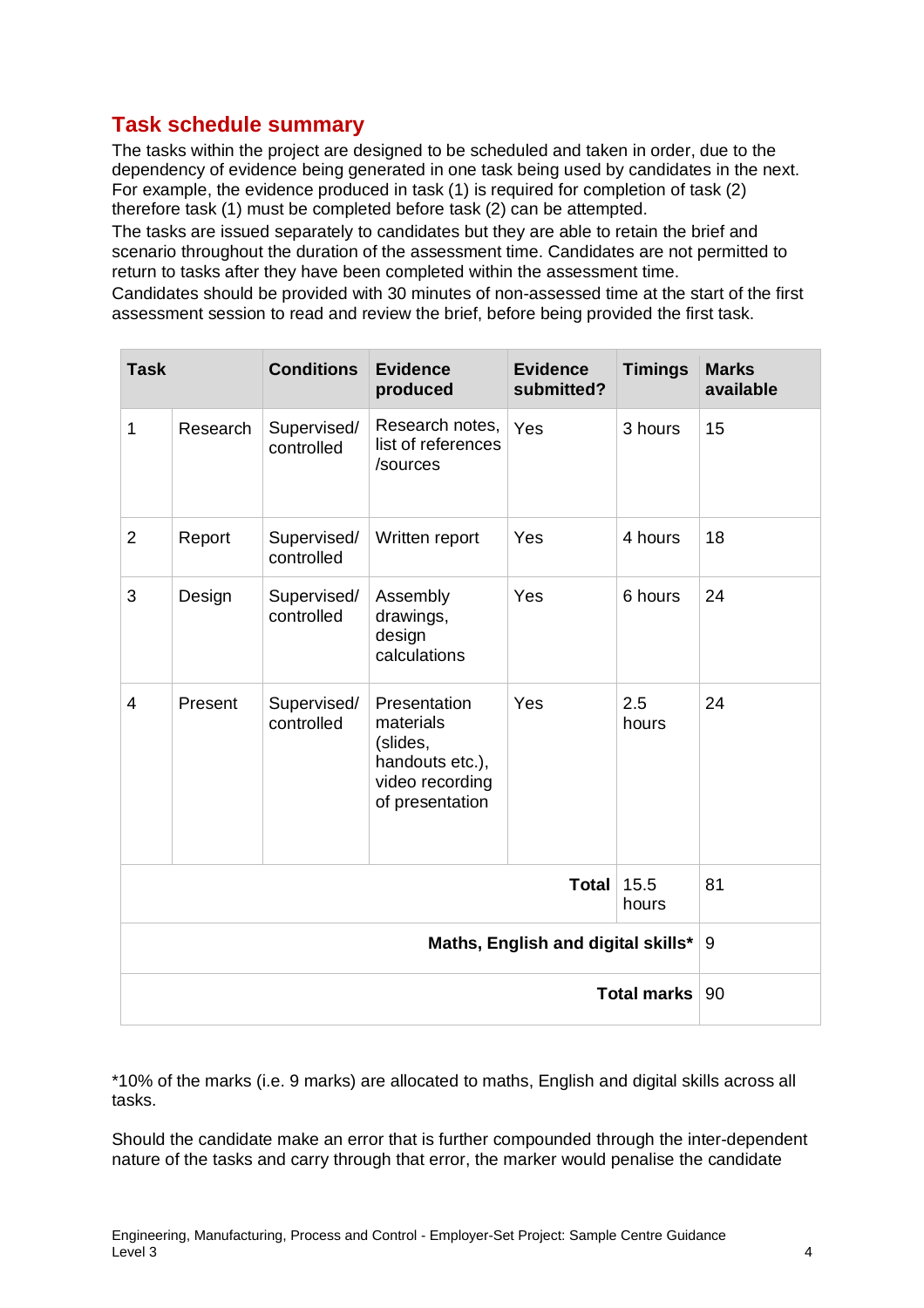only once. Candidates can use evaluation within later task responses to address issues they have identified.

#### **Note on timings**

• Task 4 – The candidate is allocated a 2-hour session in order to create the presentation and allocated 30 minutes to deliver the presentation and answer questions from the audience.

## <span id="page-4-0"></span>**Compliance with timings**

The timings provided within the project **must** be adhered to. They refer to assessment time, not any additional setting up the centre needs to carry out to create an appropriate assessment environment. It is the centre's responsibility to plan sufficient assessment sessions, under appropriate conditions, within the Employer-Set Project assessment window, to allow candidates reasonable time to complete the assessment tasks.

## <span id="page-4-1"></span>**Assessment windows and timetabling**

Details of assessment windows and approach to timetabling is detailed within the associated TQ specification document. At the opening of the scheduled assessment window, centres will be able to securely access the assessment materials from the City & Guilds website. It is at this point that the project brief can be released to candidates at the start of their first controlled assessment session. At this point, the candidate guidance document can also be released to candidates.

|                                                                                      | <b>Approved audience</b> |                  |  |
|--------------------------------------------------------------------------------------|--------------------------|------------------|--|
| <b>Document</b>                                                                      | <b>Centre Staff</b>      | <b>Candidate</b> |  |
| Project brief                                                                        | ✓                        |                  |  |
| Tasks<br>Task 1 - Research<br>Task 2 – Report<br>Task 3 - Design<br>Task 4 - Present |                          |                  |  |
| Candidate guidance                                                                   | $\checkmark$             | ✓                |  |
| Centre guidance                                                                      | ✓                        | ×                |  |
| Marking grids                                                                        | $\checkmark$             | $\mathbf x$      |  |
| Appendix 1 - Declaration of authenticity                                             |                          |                  |  |

## <span id="page-4-2"></span>**Overview of document audience**

#### <span id="page-4-3"></span>**Internet access**

Where internet access is allowed as part of a task (e.g. for research purposes) candidates must be advised that this is the case and reminded of the importance of submitting their own work and the seriousness of plagiarism, malpractice and collusion. Candidates should be advised that their browser history can be monitored, and they may be asked to provide a screenshot of their browser history following tasks for assessors to check.

Where candidates are allowed the use of computer equipment, but not the use of the internet for a task, equipment should be provided with internet capability disabled (e.g. Wi-Fi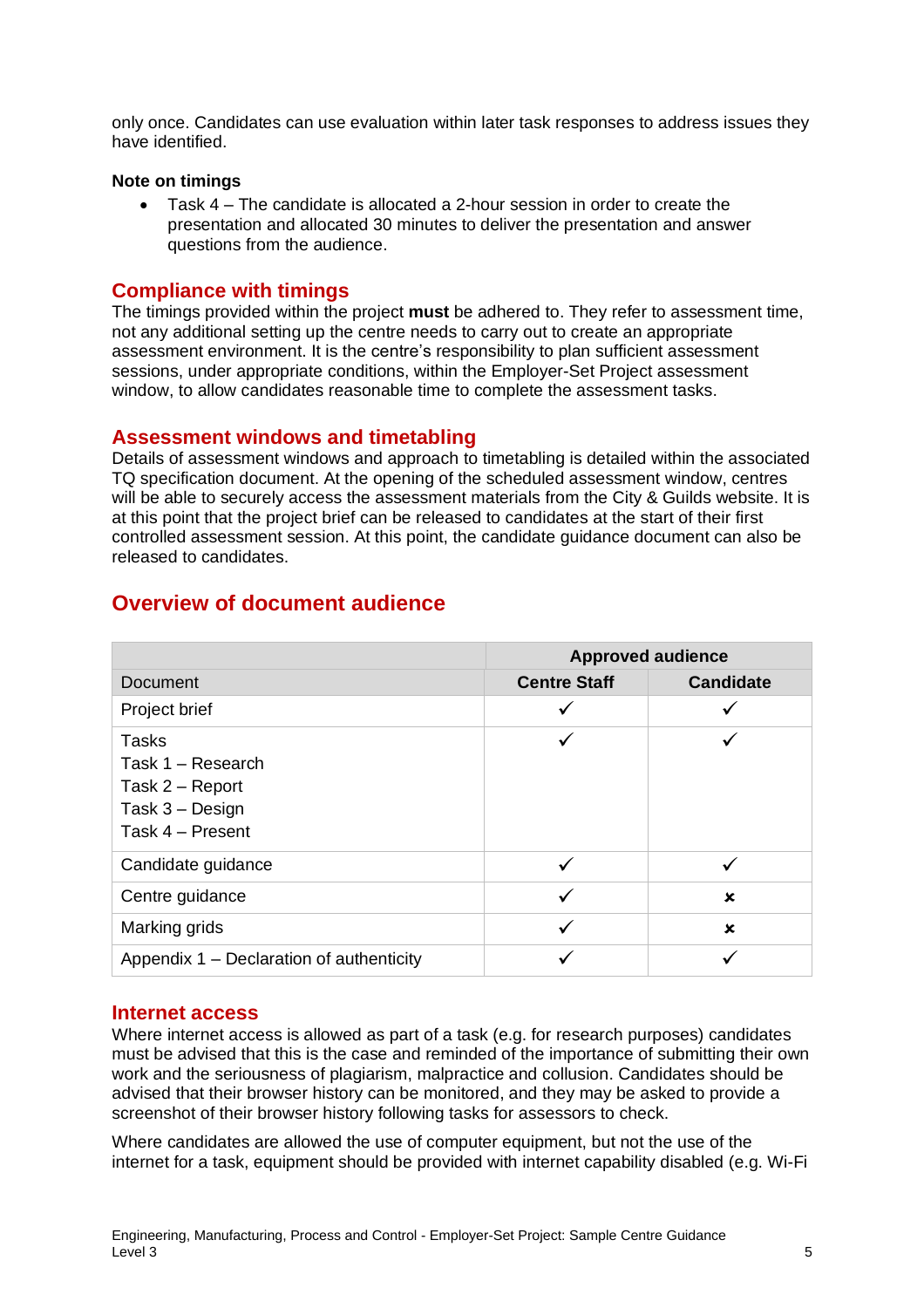disabled, machine disconnected from network etc.). In cases where this is not possible, as above, browser history must be checked following the task and a screenshot taken.

## <span id="page-5-0"></span>**Task-specific requirements and considerations**

### **General guidance**

- The project brief and associated brief documents should be released to candidates at the start of the first scheduled task assessment. Candidates should be provided with 30 minutes of non-assessed time at the start of this session to read and review the brief, before being provided the first task. It must be made clear to candidates when the 30 minutes non-assessed reading and review time starts and ends.
- The individual tasks should be released to candidates at the start of each scheduled assessment session.
- Candidates are not permitted to bring any existing notes or materials completed prior to the assessment into any of the assessment sessions.
- Candidates are permitted to have copies of their final evidence from previous tasks in subsequent assessment sessions. The use of this evidence is solely to support candidates to refer to previous work. The purpose of only providing copies is to ensure that candidates are unable to rework any of their previous responses.
- When working under supervised conditions for longer sessions, breaks can be facilitated outside of the controlled conditions, ensuring the room is locked and all candidates have vacated once the break begins. All materials must be kept securely during the break.
- If the task completion runs over more than one session (see note on timings above). candidates must be reminded that no assessment information can be shared/discussed with other candidates.
- There are no templates/proformas for candidates for completion of the tasks within this version of the Employer-Set Project.
- Where evidence is created using software which has the potential for cloud based retrieval / sharing (e.g. CAD drawings) this feature should be disabled where possible (e.g. in software settings or through restriction of internet connection). Where not possible candidates must be reminded that the evidence generated for the tasks can only be produced within the scheduled assessment times and also of the implications of sharing or plagiarising content from cloud based content.

#### **Task 1**

- Candidates have been provided 30 minutes additional reading time at the start of Task 1 before they begin the assessment. This should be used to read the Project Brief and associated brief documentation and is not included in the assessment time allocated to Task 1. There is no opportunity for candidate questions / assessor answers during this initial 30 minutes – it is solely for reading.
- Candidates should have access to the Internet in order to conduct research. See note above on internet access.
- The research notes will typically be 1500 words.

#### **Task 2**

- Candidates can choose if they wish to include internet downloads from Original Equipment Manufacturers (OEM) catalogues showing tooling aids and basic design sketches used in task 1 to illustrate their written solution if desired and support their rationale. For this reason candidates may have internet access for this task. See note above on internet access.
- The written report will typically be 2000 words.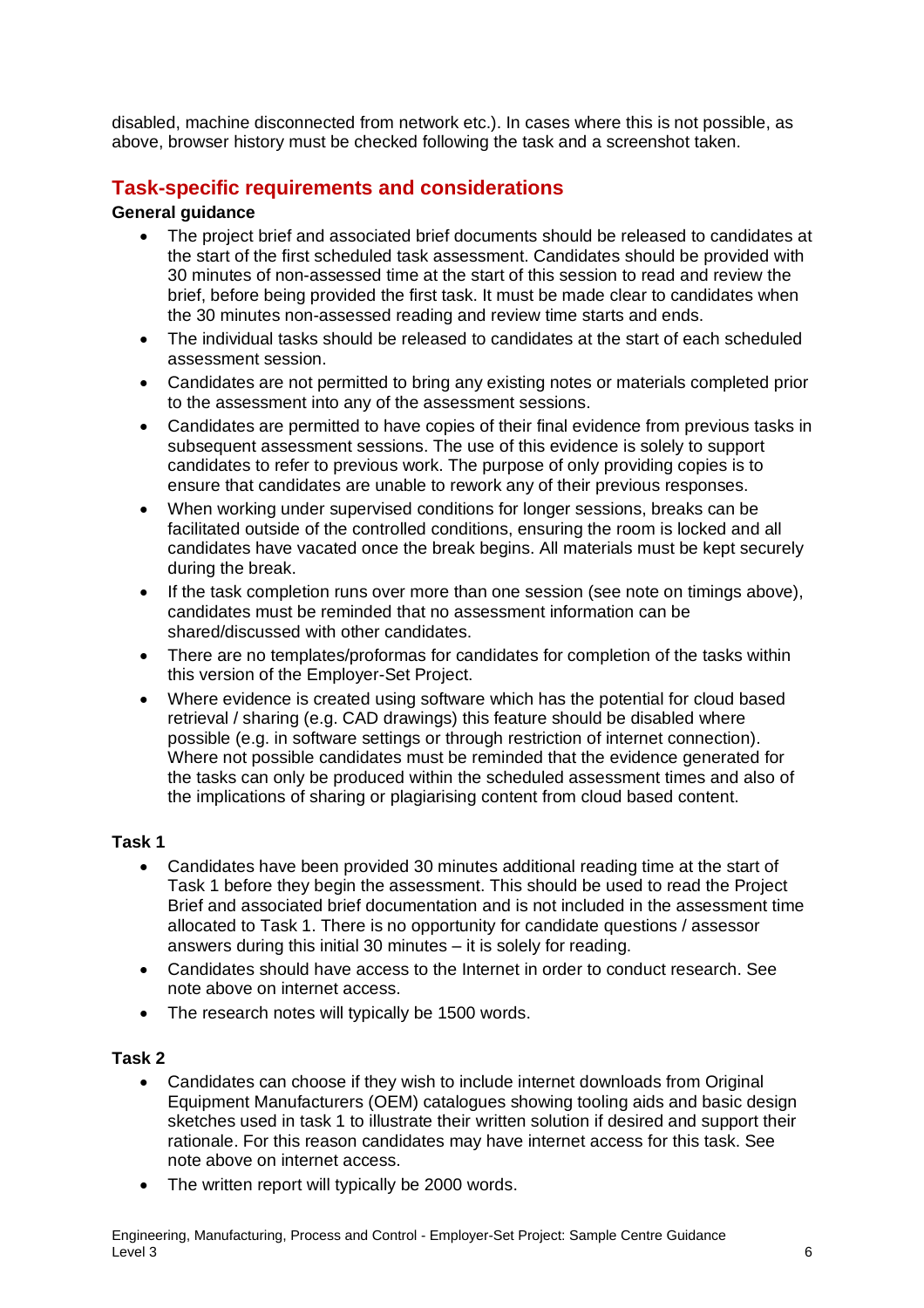### **Task 3**

- Candidates do not have to use CAD to present their findings.
- Candidates should **not** have internet access for this task. See note above on internet access.
- The submission for this task will typically be two A3 drawings and two A4 sides of supporting calculations.

#### **Task 4**

- Candidates must use digital technology to present their findings. Candidates can choose the format/program they want to use for their presentation (e.g. PowerPoint, Keynote etc.).
- Candidates' presentations should be scheduled and timed to include time for questioning following the presentation within the 30 minutes allocation – as detailed in the task the time should typically be split with 20 minutes for the presentation and ten minutes for responding to questions.
- It should be clear to candidates how much of their presentation time has been used up, for example through the use of a timer, or clarification as they start that their session will end in 30 minutes time (e.g. indicating to candidates on a mutually visible clock and confirming the time the session will end). Where candidates are coming to the end of their allocated time and have not yet started the questioning element of the presentation/responded to questions this should be indicated to them.
- It is important that centres consider the impact of cohort size on the scheduling of the presentation task. Larger cohorts may need to be split into two groups in order to accommodate presentations taking place shortly after the preparation session. Where necessary, presentation preparation/delivery sessions can be timetabled over a number of days. All candidates are required to complete a declaration of authenticity along with project evidence submission (be it physical i.e. written/drawn, or ephemeral i.e. presentation).
- All candidates must be asked three questions following their presentation (probing or clarification questions not included). The nature of the questions should relate to the content of their presentation. Questions should be posed from the perspective of the presentation audience as outlined in the task (e.g. client, end customer) and should allow candidates to expand upon and reinforce points covered in their presentation (Responses to questions generate evidence for 'AO2b communication') Questions must be contextualised to the individual candidate's presentation and should follow the following examples:
	- o *What did you find the most challenging aspect of our brief?*
	- o *What are your ideas on how we could keep costs down?*
	- o *What do you feel are the most challenging of the project specific issues identified within the brief?*
- The assessor may indicate whether the question is being posed as if from a technical or non-technical perspective (as this may influence the detail, wording etc. of the candidate's response).
- The presentation and questioning will be recorded; however, it is recommended practice for a written record of assessor questions asked, and responses made, to be noted and provided alongside candidate's evidence for this task.
- Types of questions that candidates will face should be covered as part of course delivery. This will ensure learners are as best prepared as they can be when faced with this type of assessment.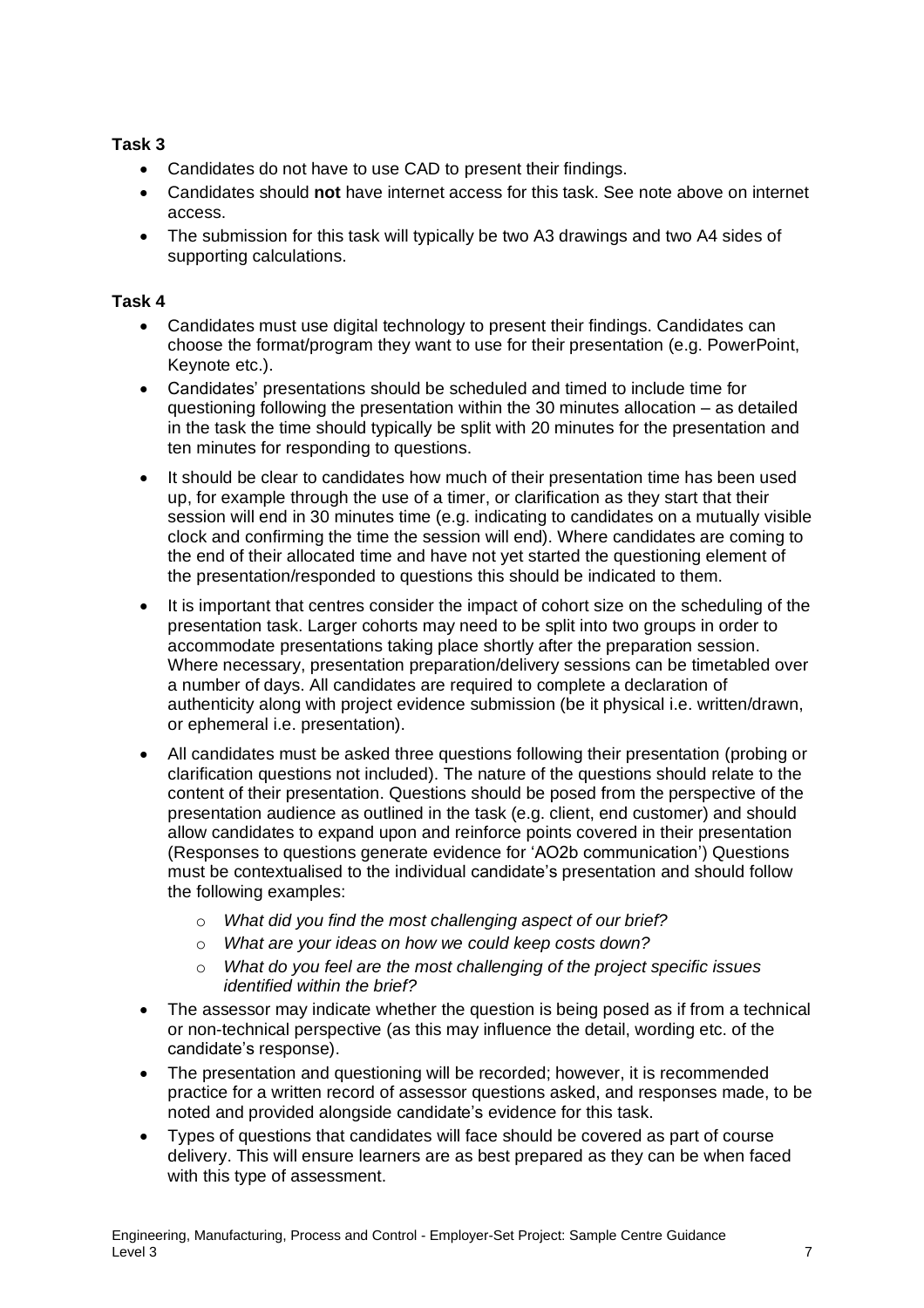- Video recordings of presentations must be in an appropriate format with audible sound levels, well-lit etc. as per the advice detailed in the observation evidence section.
- Candidates should **not** have internet access for this task. See note above on internet access.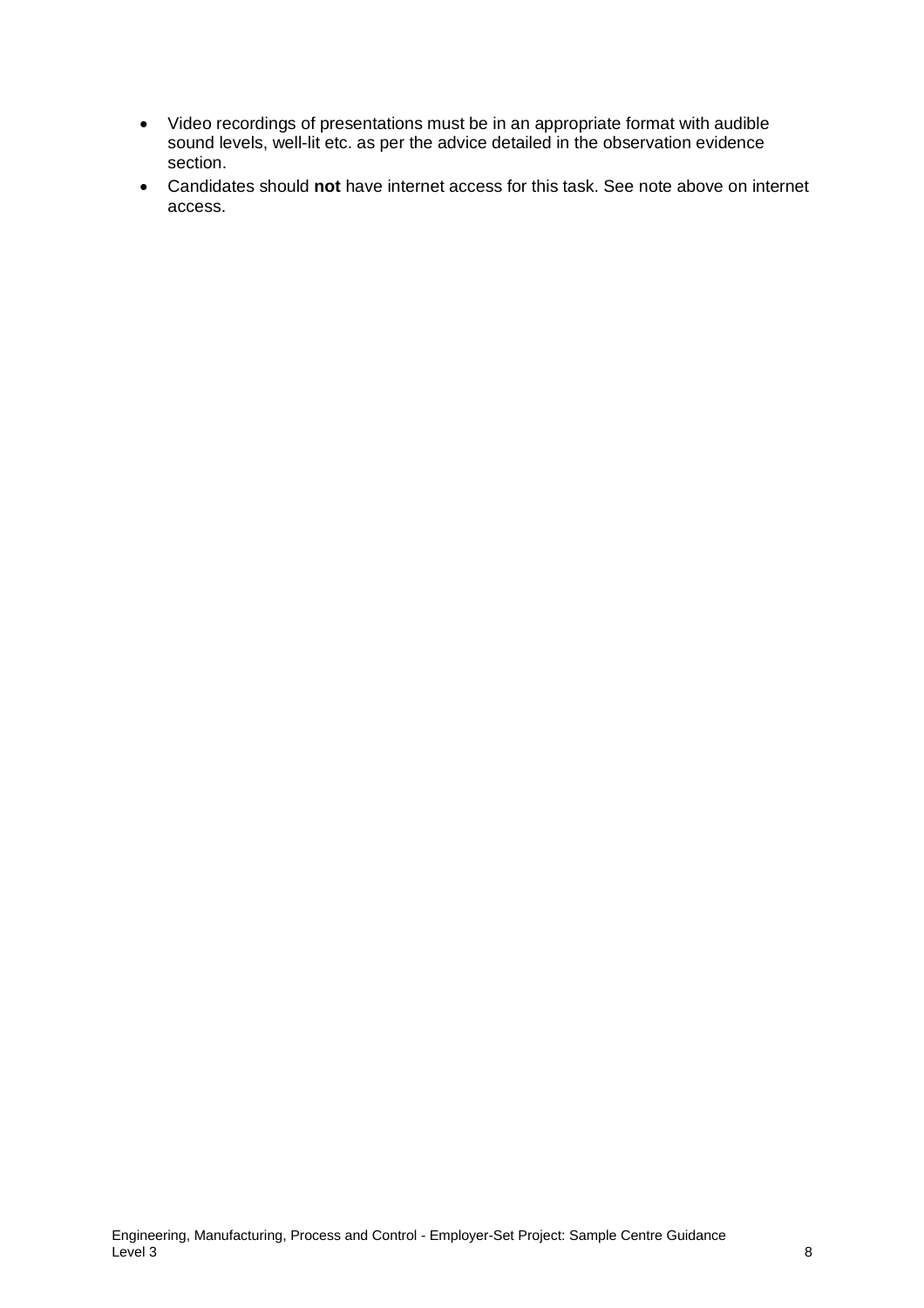## <span id="page-8-0"></span>**Observation evidence**

The sections in each task:

- *What you must submit on completion of this task* and
- *Additional evidence of your performance that must be captured for marking*

detail the typical evidence to be submitted for external marking.

Guidance documents on the marking process are available on the City & Guilds website. These provide further information on preparing for assessment, evidence gathering etc. and must be referred to when planning and carrying out assessment.

While technological methods which support the capturing or creating of evidence can be helpful, the final evidence must be converted to a suitable format which cannot be lost/deleted or amended after the end of the assessment period (e.g. screen prints, pdf files). Considerations around tracking authenticity and potential loss of material hosted on such platforms during assessment is the centre's responsibility.

Where the minimum requirements have **not been submitted as a result of the candidate not completing the evidence requirements of the tasks** or the **quality of candidate evidence is insufficient** to make a judgement, any judgment will be based on the evidence that *has* been submitted. **Where this is insufficient to provide a mark, a mark of zero may be given.**

## <span id="page-8-1"></span>**Video evidence**

The assessment materials for each Employer-Set Project identify the minimum candidate and assessor evidence requirements to support marking. Ephemeral evidence (e.g. areas of candidate performance that would be hard to capture with photographs and/or assessor notes alone) plays a significant part of the Employer-Set Project

For tasks within the project where there is a requirement to submit video evidence, the evidence must meet the following minimum requirements, in order to be considered by markers:

- as per the guidance in section 2.3.2 of The *Marking and Moderation Guide for Centres*, assessors must ensure that this evidence can be easily matched to the correct candidate and task, is clearly shot, well-lit and shows the areas of particular interest in sufficient detail and clarity for assessment (i.e. filmed at appropriate points in production, showing accuracy of measurements where appropriate)
- Section 6.5 of the *Centre Manual* also contains general information about the requirements for video evidence submission.

Where video evidence is unclear, or does not meet these minimum requirements, markers will disregard it.

## <span id="page-8-2"></span>**Task guidance**

Candidates should be advised that approximate word counts/page lengths have been given within the task guidance in order to act as a guide to support the completion of the tasks. These are provided as a guide only, and there will be no penalisation of marking based on if the word count / page length is above or below the indicative guidance provided.

## <span id="page-8-3"></span>**Preparation of candidates**

Candidates should be aware of which aspects of their performance (across the AOs) will give them good marks in assessment. This is best carried out through routinely pointing out good or poor performance during the learning period, establishing next steps for improvements and through formative assessment.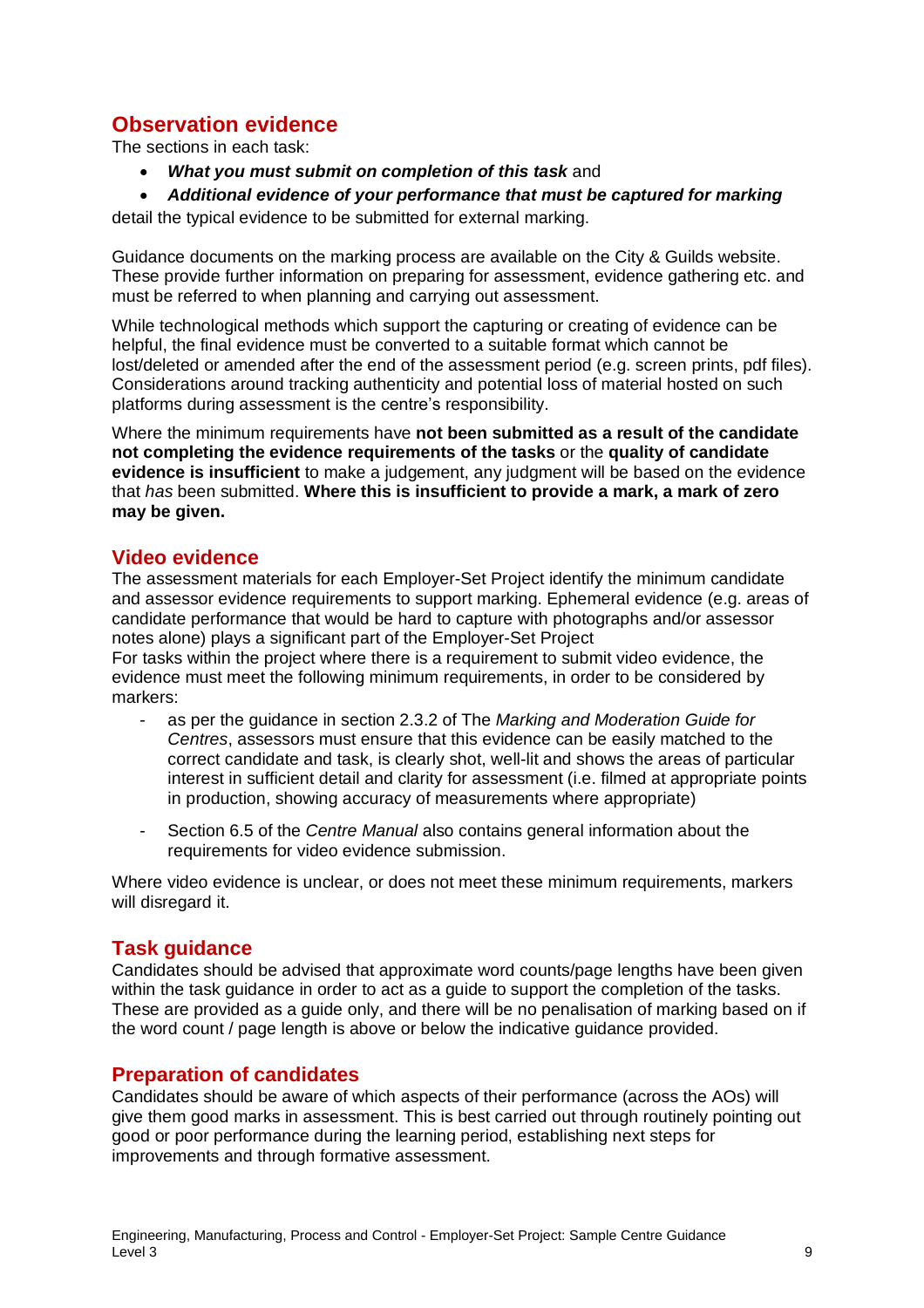During the learning programme, direct tutor instruction in how to tackle practical tasks through modelling, support, guidance and feedback are critical. However gradual removal of this support is necessary in preparation for summative assessment. This supported approach is **not** valid for summative assessment.

The purpose of summative assessment is to confirm the standard the candidate has reached as a result of participating in the learning process. Candidates should be encouraged to do the best they can and be made aware of the difference between these summative assessments and any formative assessments they have been subject to. Candidates must not have access to the full (or sample) marking grids during the assessment.

### <span id="page-9-0"></span>**Guidance on assessment conditions**

The assessment conditions that are in place for this Employer-Set Project are to:

- ensure the rigour and consistency of the assessment process
- provide fairness for candidates
- give confidence in the outcome.

They can be thought of as the rules that ensure that all candidates who take an assessment are being treated fairly, equally and in a manner that ensures their result reflects their true ability.

These conditions do not affect any formative assessment work that takes place, although it is advised that candidates are prepared for the conditions they will need to work under during summative assessment.

The evidence for the tasks that make up this Employer-Set Project must be completed under the specified conditions. This is to ensure authenticity and prevent malpractice as well as to assess and record candidate performance for assessment. Any aspect that may be undertaken in unsupervised conditions is specified. It is the centre's responsibility to ensure that local administration and oversight gives the assessor sufficient confidence to be able to confirm the authenticity of the candidate's work.

## <span id="page-9-1"></span>**Security and authentication of candidate work**

Candidate evidence must be kept secure to prevent unsupervised access by the candidate or others. Where evidence is produced over a number of sessions, the assessor must ensure candidates and others cannot access the evidence without supervision. This might include storing written work or artefacts in locked cupboards and collecting memory sticks containing evidence produced electronically at the end of each session.

At the end of each assessment session, the task evidence should be treated as final and submitted by the candidate and retained securely by the centre for external marking. There should be no opportunity for the candidate to rework this evidence following initial submission. The candidate's final submitted evidence should be copied (either in soft or hard copy format, depending on how the evidence has been produced), with the original retained securely by the centre for external marking, and, where permitted, the copy provided to the candidate to allow them to refer to for support in the subsequent assessment sessions. Copies of the candidate's work should be retained in the centre between different assessment sessions. The original evidence will be retained securely by the centre in locked cupboards to ensure that the evidence is not amended following initial submission by the candidate.

Where a candidate naturally develops their responses, e.g., an early idea in Task 1 is further developed with additional ideas or a more refined in subsequent tasks, then this should be captured within the task where the candidate developed the revision/refinement. Candidates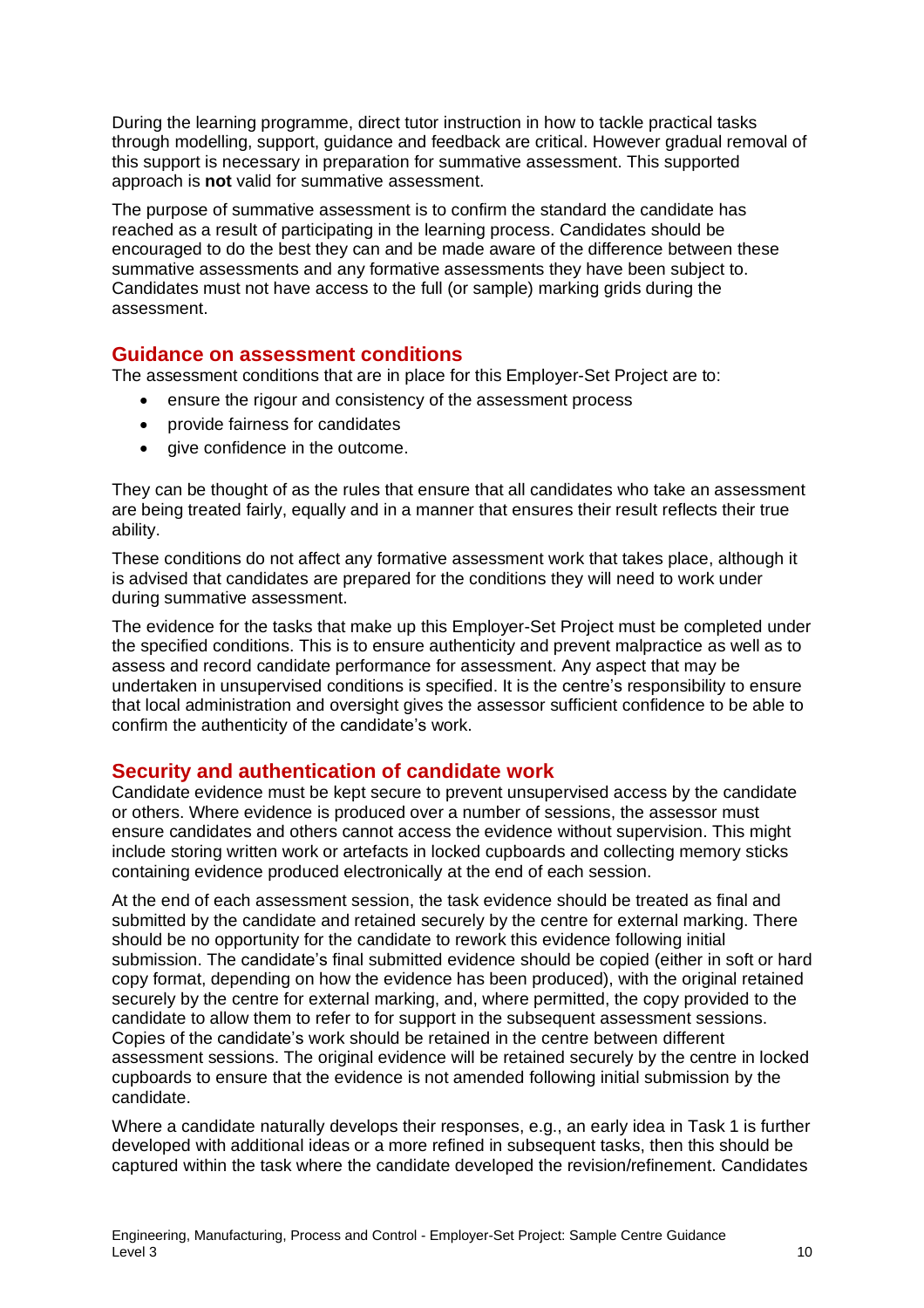can use evaluation within later tasks to outline how and why their thought process may have changed as they further undertook the project.

After the production of evidence, both the assessor and candidate must sign declarations of authenticity.

**Where the candidate or assessor is unable to or does not confirm authenticity through signing a declaration form, the work will not be accepted and a mark of zero will be given. If any question of authenticity arises, the centre may be contacted for justification of authentication.**

## <span id="page-10-0"></span>**Accessibility and fairness**

Where a candidate has special requirements, assessors should refer to the *Access arrangements and reasonable adjustments* section of the City & Guilds website. Assessors can support access where necessary by providing clarification to **any** candidate on the requirements or timings of any aspect of this Employer-Set Project. Assessors should **not** provide more guidance than the candidate needs as this may impact on the candidate's grade - see guidance and feedback section below.

All candidates must be provided with an environment, time frame and resources that allows them reasonable access to the full range of marks available.

## <span id="page-10-1"></span>**Guidance and feedback**

Guidance must only support access to the project and must not provide feedback for improvement. The level and frequency of clarification and guidance must be made available for external marking.

The level and frequency of clarification and guidance must be:

- recorded fully on the candidate record form (CRF)
- taken into account along with the candidate's final evidence during marking
- made available for external marking.

Assessors must not provide feedback on the quality of the performance or how the quality of evidence can be improved. This would be classed as malpractice. However, this does not apply if the assessor asks questions as part of the assessment process. Such requirements will be specifically stated within task centre quidance.

Assessors should however provide general reminders to candidates throughout the assessment period to check their work thoroughly before submitting it, and to be sure that they are happy with their final evidence as it may not be worked on further after submission. Candidates can rework any evidence that has been produced for each task during the time allowed.

The information on the guidance received and captured on the CRF is part of the evidence that will and must be taken into account along with the other evidence for the task when being externally marked. The marker will decide if the guidance the candidate has required suggests they are lacking in any area and consider the severity of the issue when applying the marking criteria. The marker must record where and how guidance has had an impact on the marks given, so this is available should queries arise at appeal.

#### *What is, and is not, an appropriate level of guidance*

- If a candidate is not on course to be able to submit the full range of evidence required, the assessor should **only** prompt the candidate by asking them to confirm whether they have covered all the requirements of the assessment.
- An assessor **must not** provide guidance that the candidate's work is not at the required standard or how to improve their work. The assessor **should not** explicitly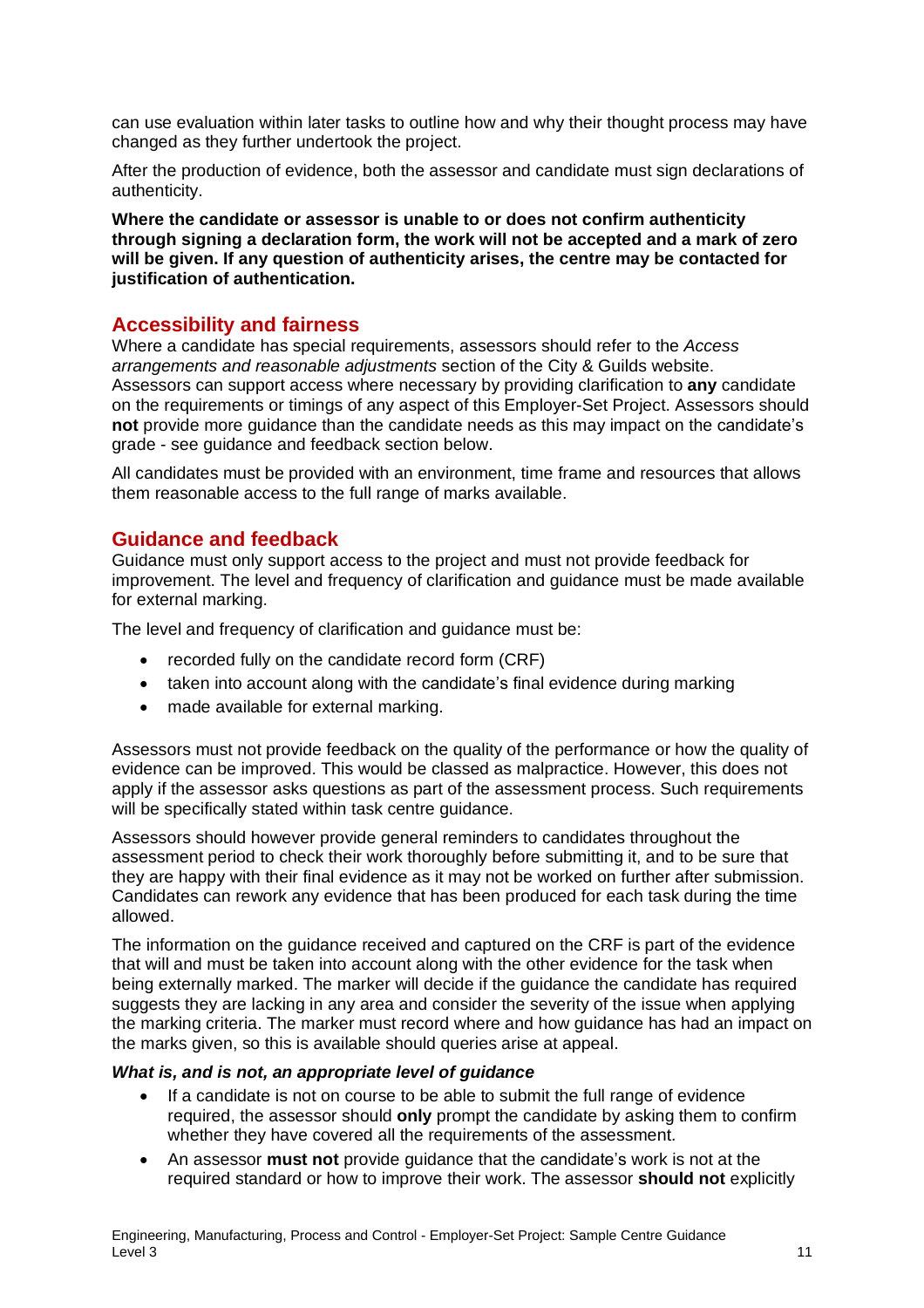state any specific areas that have been missed as this would potentially disadvantage other candidates. In this way, candidates are given the chance to identify and correct any errors on their own, providing valid evidence of knowledge that will be credited during marking.

- The assessor should offer the **minimum** amount of support via prompts throughout the assessment to ensure that the candidate's own performance is being fairly assessed without impacting on marks awarded.
- A detailed account of prompts by the assessor to the candidate **must** be recorded on the relevant form to be taken into consideration during external marking.
- If an assessor has to offer further guidance or clarification after they have prompted the candidate as detailed above, this should be done **with caution** and should not detail how a candidate can improve and should **only** reinforce the requirements of the task in order to support access to the project.
- A detailed account of further clarification of task and project requirements by the assessor **must** be recorded on the relevant form to be taken into consideration during external marking.
- The assessor **must not** produce any templates, pro-formas, work logs etc. Where instructed to do so, these materials must be produced as specified and contain no additional guidance. If templates are provided by the Awarding Organisation, as part of a project task they must **not** be adapted but can be provided to candidates either electronically or as paper based.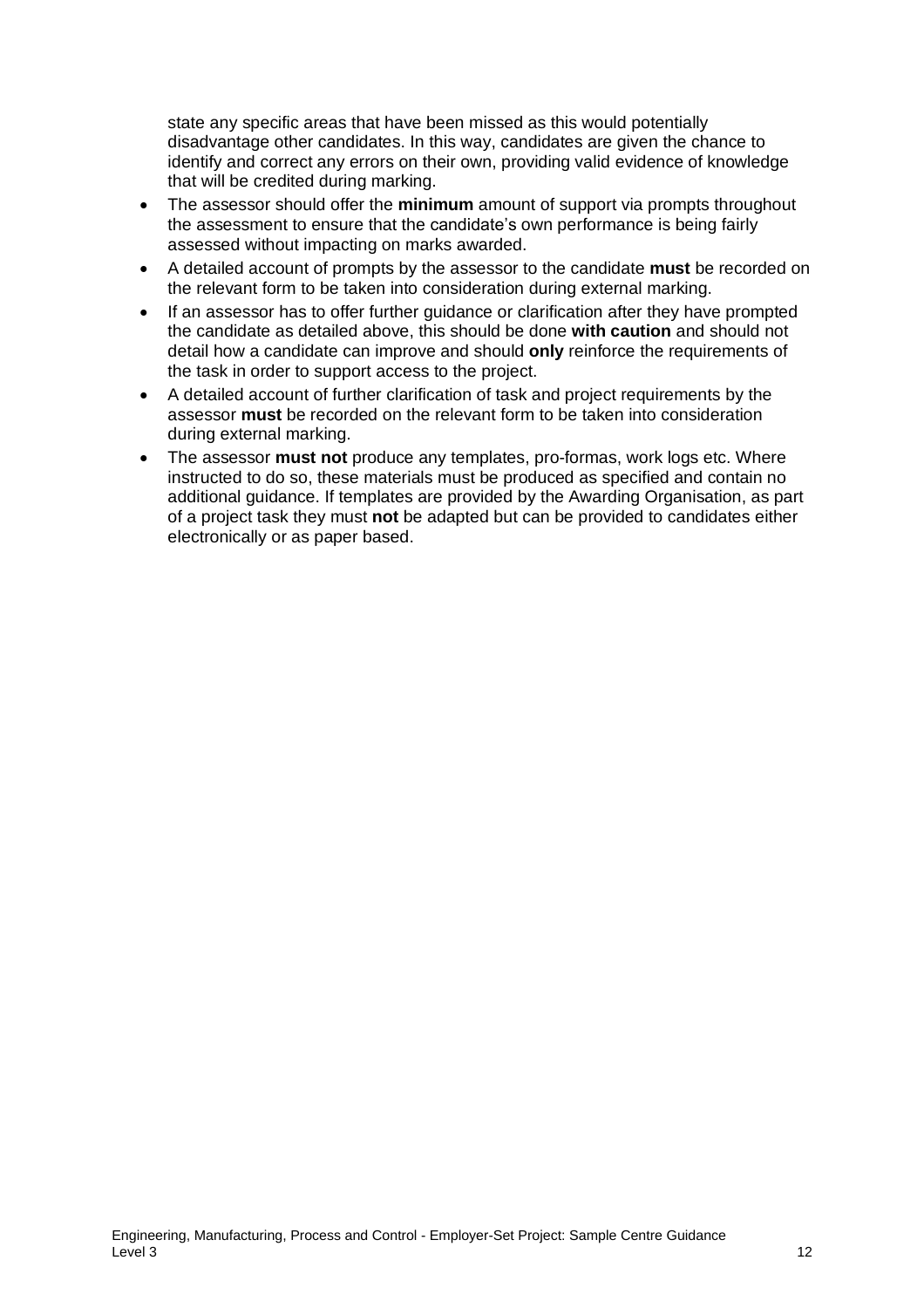# <span id="page-12-0"></span>**Overview of task requirements**

|                                                                                                                                                    | Task |                |             |             |
|----------------------------------------------------------------------------------------------------------------------------------------------------|------|----------------|-------------|-------------|
| <b>Conditions</b>                                                                                                                                  | 1    | $\overline{2}$ | 3           |             |
| Candidates will have access to a computer with relevant<br>software (i.e. word processing, spreadsheets, presentation<br>software) and CAD systems | ✓    | ✓              | ✓           |             |
| Candidates will have access to the Internet                                                                                                        | ✓    | ✓              | $\mathbf x$ | $\mathbf x$ |
| Candidates will have access to the project brief document                                                                                          | ✓    | ✓              |             |             |
| Candidates will have access to copies of their previous task<br>outputs (for review purposes only)                                                 | N/A  | ✓              | ✓           |             |
| All work must be completed independently                                                                                                           | ✓    | ✓              | ✓           |             |
| During any breaks, all materials must be kept securely                                                                                             | ✓    | ✓              |             |             |
| Candidate work will be saved securely for return to the<br>candidate for use in future tasks*                                                      | ✓    | ✓              | ✓           | ×           |
| No assessment materials to leave the room at any point of the<br>assessment                                                                        | ✓    | ✓              | ✓           |             |

\* Following tasks, work should be saved securely for return to candidates for use in future tasks within this project. This could be facilitated through the use of memory sticks or a specific location on a secure drive for work to be saved on.

## <span id="page-12-1"></span>**Maths, English and digital skills**

Throughout the completion of the tasks within the project candidates will generate evidence towards their maths, English and digital skills.

| <b>Maths</b>   | 3 marks available |
|----------------|-------------------|
| <b>English</b> | 3 marks available |
| <b>Digital</b> | 3 marks available |

10% of the marks available for the project are allocated to maths, English and digital skills – with marks available for allocation across the tasks e.g. evidence from tasks  $1 - 4$  will be used to allocate 1, 2 or 3 marks for English.

This allows for a holistic approach to the marking of these elements which may be evidenced across the response to the project.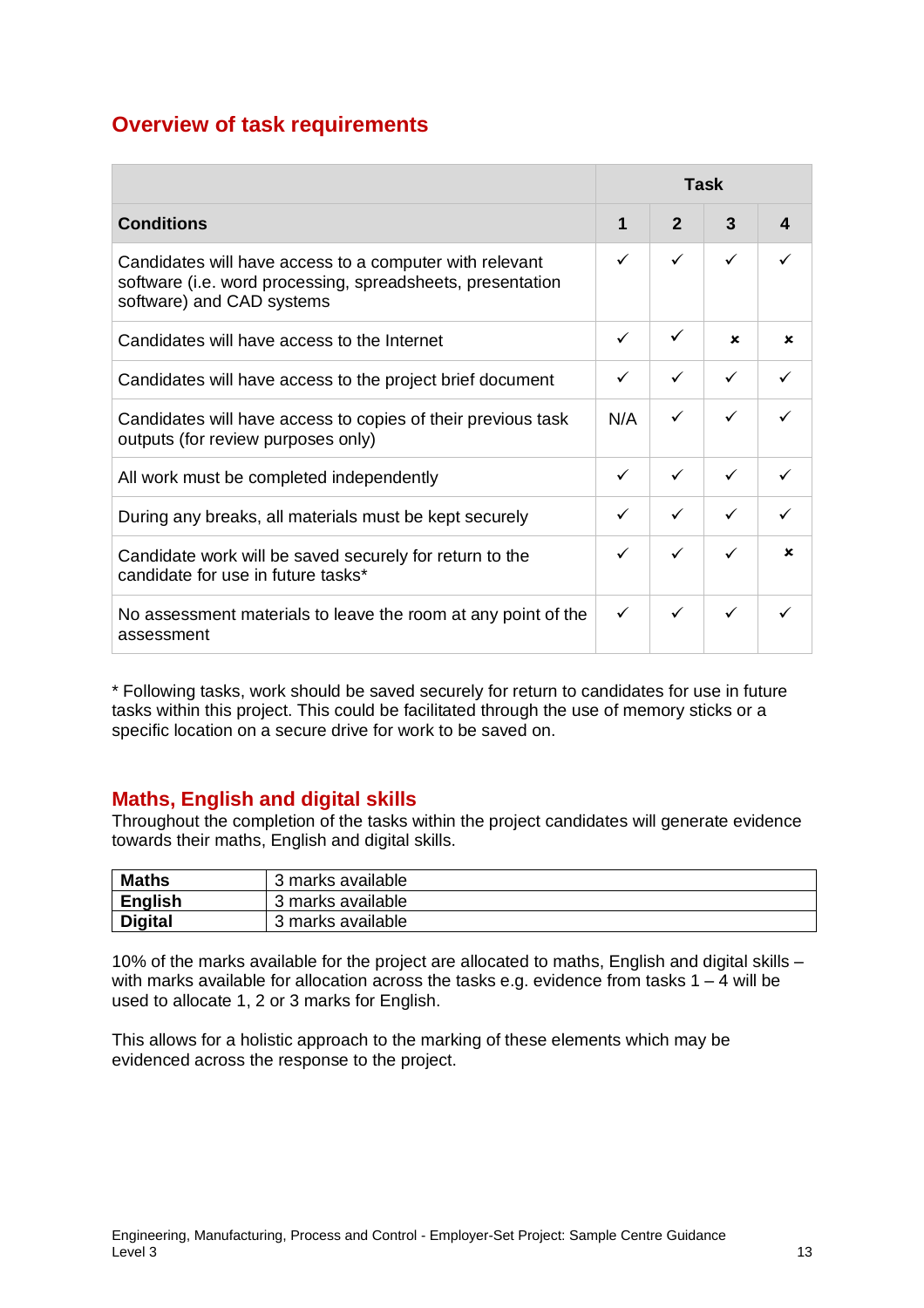

# **Appendix 1**

# <span id="page-13-0"></span>**Declaration of authenticity**

| <b>Assessment ID</b>  | <b>Qualification number</b> |
|-----------------------|-----------------------------|
|                       |                             |
| <b>Candidate name</b> | <b>Candidate number</b>     |
|                       |                             |
| <b>Centre name</b>    | <b>Centre number</b>        |
|                       |                             |

### **Additional Support**

Has the candidate received any additional support in the production of this work?

**No Yes**

(Please tick appropriate)

If yes, give details below (and on a separate sheet if necessary).

#### **Candidate:**

I confirm that all work submitted is my own, and that I have acknowledged all sources I have used.

| <b>Candidate signature</b> | <b>Date</b> |
|----------------------------|-------------|
|                            |             |

#### **Assessor:**

*I confirm that all work was conducted under conditions designed to assure the authenticity of the* candidate's work, and am satisfied that, to the best of my knowledge, the work produced is solely that of *the candidate.*

| <b>Assessor signature</b> | <b>Date</b> |
|---------------------------|-------------|
|                           |             |

Note: Where the candidate and/or assessor is unable to or does not confirm authenticity through signing this declaration form, the work will be returned to the centre and this will delay the marking process. If any question of authenticity arises, the assessor may be contacted for justification of authentication.